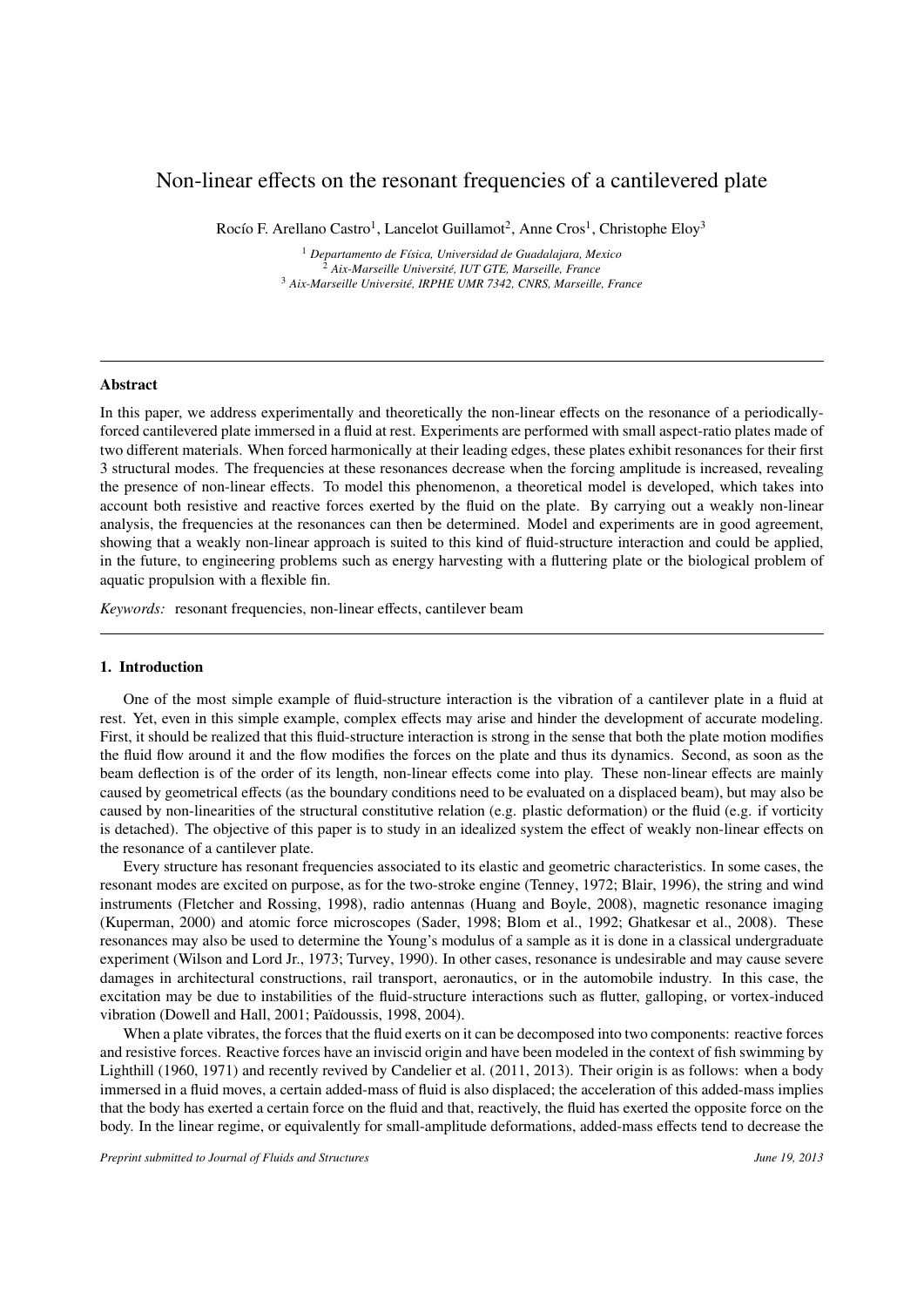resonance frequencies of a structure compared to vibrations *in vacuo*, as they are equivalent to increasing the mass of the structure (the resonant frequencies being inversely proportional to the square root of the structure mass).

Resistive forces are due to viscous effects and, in particular, are present when boundary layers separate and vorticity is detached. They result in drag forces that are, in the limit of large Reynolds numbers, proportional to the square of the normal velocity (Taylor, 1952). Resistive forces, because of this quadratic dependence, are inherently non-linear. They can be taken into account in a weakly non-linear model if some approximations are made (e.g. Lopes et al., 2002). It is usually assumed that resistive and reactive force can be considered separately and that the total force exerted by the fluid is a linear superimposition of the two. Although this assumption could be disputed, we will proceed similarly in the present analysis.

In this work, we will considered both reactive and resistive forces acting on a vibrating plate. Our goal is to assess the importance of the first non-linear effects on the resonant frequencies. The theoretical model will first be introduced in section 2. Then, the setup and the experimental results will be presented in section 3. Finally, a comparison between the two will be drawn in section 4 before proposing a conclusion.

#### 2. Model

#### *2.1. Equation of motion*

Consider a flexible rectangular plate of length *L* and width *H* clamped at one edge and free at the other (Fig. 1). When the clamped edge is set in motion in the *y*-direction with angular frequency  $\omega$ , the deformation of the plate is one-dimensional, i.e. independent of the *z*-direction. In this case, its deflection can be described by the position vector  $\mathbf{x}(s,t) = (x, y)$ , which is a function of time and the curvilinear coordinate *s* measuring the distance from the clamped edge. This plate obeys the Euler-Bernoulli beam equation

$$
m\partial_t^2 \mathbf{x} + D\partial_s^4 \mathbf{x} - \partial_s(\langle T \rangle \partial_s \mathbf{x}) + \langle p \rangle \hat{\mathbf{n}} = 0,
$$
\n(1)

with *m* the plate mass per unit area, *D* the plate bending rigidity, and *T* the generalized tension in the plate, which originates from the inextensibility condition. The last term in eqn. (1) comes from pressure forces because of a pressure jump  $p(s, z, t)$  across the plate due to the surrounding flow. Finally, the  $\hat{\bf{n}}$  denotes the unit vector normal to the plate and the brackets denote averaging in the *z*-direction along the plate width (Eloy et al., 2012). The equation of motion (1) is supplemented by the clamped–free boundary conditions:  $y = \partial_s y = 0$  in  $s = 0$ , and  $\partial_s^2 y = \partial_s^3 y = T = 0$ in  $s = L$ .

In the elongated body limit (i.e.  $H \ll L$ ), pressure forces on the plate can be decomposed into two parts

$$
\langle p \rangle = p_{\text{reac.}} + p_{\text{resis.}},\tag{2}
$$

with  $p_{\text{reac}}$ , the reactive force and  $p_{\text{resis}}$ , the resistive force. The reactive force is physically due to the necessity for the plate to accelerate a cordinated mass of fluid a force has plate to accelerate a certain added mass of fluid when it is set in motion. To accelerate this mass of fluid, a force has to be exerted on it, and reactively the opposite force is exerted on the plate (Lighthill, 1971). The resistive force is simply the drag on the plate due to the crossflow component of the relative velocity between the plate and the fluid. These forces can be written as

$$
p_{\text{reac.}} = M \left( \dot{w} - (uw)' + \frac{1}{2} w^2 \kappa \right), \tag{3}
$$

$$
p_{\text{resis.}} = \frac{1}{2}\rho C_d |w| w, \tag{4}
$$

where *κ* is the plate curvature,  $M = \pi \rho H/4$  is the added mass of air per unit area,,  $C_d$  is a drag coefficient taken to be  $C_d = 1.8$  for a plate (Buchak et al., 2010), dots and primes denote differentiation with respect to *t* and *s* respectively, *u* and *w* are the longitudinal and normal components of the plate velocity such that  $\dot{\mathbf{x}} = u\hat{\mathbf{t}} + w\hat{\mathbf{n}}$  and

$$
u = \dot{x}x' + \dot{y}y', \quad w = -\dot{x}y' + \dot{y}x'.
$$
 (5)

The system can be made dimensionless by using *L* and  $L^2 \sqrt{ }$ *<sup>m</sup>*/*<sup>D</sup>* as characteristic length and time respectively. The dimensionless variables, noted with asterisks, then becomes:

$$
y^* = y/L, \quad x^* = x/L, \quad \omega^* = \omega L^2 \sqrt{D/m}.
$$
 (6)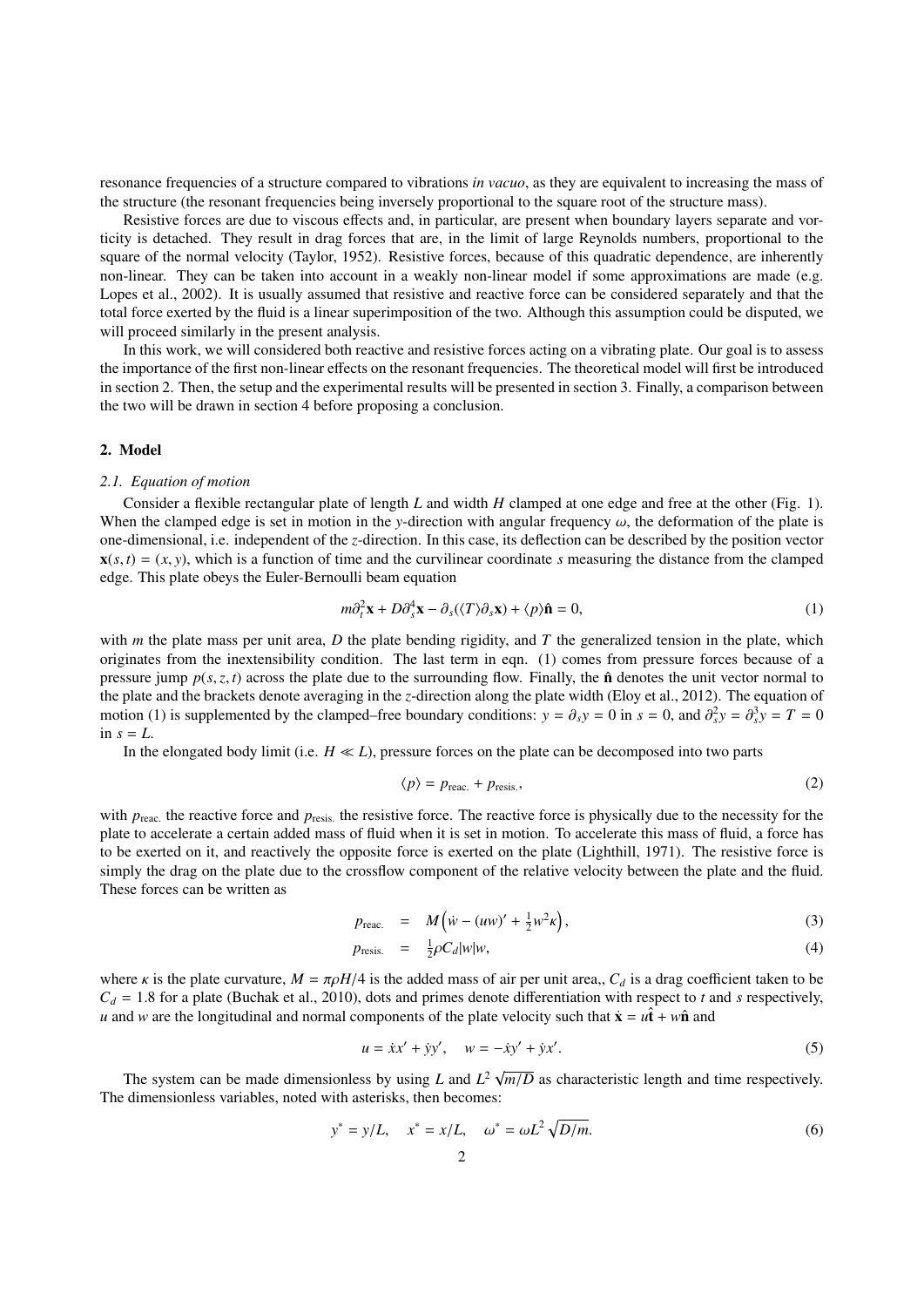The dimensionless parameters describing the problem are the mass ratio  $M^*$ , and the resistive to inertial forces ratio *N* <sup>∗</sup> given respectively by

$$
M^* = \frac{M}{m} = \frac{\pi \rho H}{4m}, \quad N^* = \frac{\rho C_D L}{m}.
$$
\n<sup>(7)</sup>

These two numbers give the relative scaling of reactive and resistive forces to inertial effects. Hereinafter, except for the dimensionless parameters  $M^*$  and  $N^*$ , the asterisks will be dropped and, unless stated otherwise, all variables will be assumed dimensionless.

At this point, equation (1), complemented with equations (3–5), describes the non-linear fully-coupled fluidstructure interaction. We will now consider the weakly non-linear regime in order to analyze the response to an harmonic forcing and derive the amplitude equations.

### *2.2. Weakly non-linear analysis*

The weakly non-linear dynamical equation can be found by following a method similar to the one of Yadykin et al. (2001), except that we will also consider non-linearities originating from the fluid forces. First, equations (3–5) are inserted into (1) and the equation is projected onto  $\hat{x}$  and  $\hat{y}$ . This yields two coupled differential equations for  $x(s, t)$  and  $y(s, t)$  respectively. Then, these equations are decoupled by successively eliminating the tension  $\langle T \rangle$  using the *x*-projection and eliminating  $x(s, t)$  and its derivatives by using the inextensibility condition. Finally the terms of order larger than  $O(y^3)$  are discarded. This method gives a weakly non-linear dynamical equation for  $y(s, t)$  of the form

$$
\mathcal{L}(y) + f_m(y) + f_D(y) + M^* f_{\text{reac.}}(y) + N^* f_{\text{resis.}}(y) = 0,
$$
\n(8)

where  $\mathcal L$  is the following linear differential operator on  $\gamma$ 

$$
\mathcal{L}(y) = (1 + M^*)\ddot{y} + y''''',
$$
\n(9)

 $f_{\text{resis.}}$  is a  $O(y^2)$  term due to the resistive force

$$
f_{\text{resis.}}(y) = \frac{1}{2} |\dot{y}| \dot{y}.\tag{10}
$$

and the other terms are non-linear  $O(y^3)$  terms given by

$$
f_m(y) = y' \int_0^s (y'^2 + y'y') ds - y'' \int_s^L \int_0^s (y'^2 + y'y') ds ds,
$$
 (11)

$$
f_D(y) = y^{\prime \prime \prime \prime} y^{\prime 2} + 4 y^{\prime} y^{\prime \prime \prime} + y^{\prime \prime 3}, \tag{12}
$$

$$
f_{\text{reac.}}(y) = -3yy'y' - \frac{1}{2}y^2y'' + 2y' \int_0^s y'y'ds - y'' \int_s^L y'yds. \tag{13}
$$

The solution of the linear problem  $\mathcal{L}(y_0 e^{i\omega t}) = 0$  with clamped-free boundary conditions is

$$
y_0(x) = A \left[ \cos kx - \cosh kx + \gamma(k)(\sin kx - \sinh kx) \right],
$$
 (14)

with

$$
\gamma(k) = \frac{\sin k - \sinh k}{\cos k + \cosh k},\tag{15}
$$

and *k* solution of

$$
\cos k \cosh k + 1 = 0,\tag{16}
$$

such that  $k \approx 1.875$ , 4.694, and 7.855 for the first three eigenmodes and *A* is the mode amplitude which will be determined by solving the system at the next order. The corresponding (dimensionless) appular eigenfrequen determined by solving the system at the next order. The corresponding (dimensionless) angular eigenfrequencies are given by

$$
(1 + M^*)\omega^2 = k^4.
$$
 (17)

To determine the amplitude *A* of the linear mode, the deflection *y* is now assumed to be of the form

$$
y(s,t) = (Ay_0(s) + y_1(s))e^{i\omega t} + c.c. + h.o.t.,
$$
\n(18)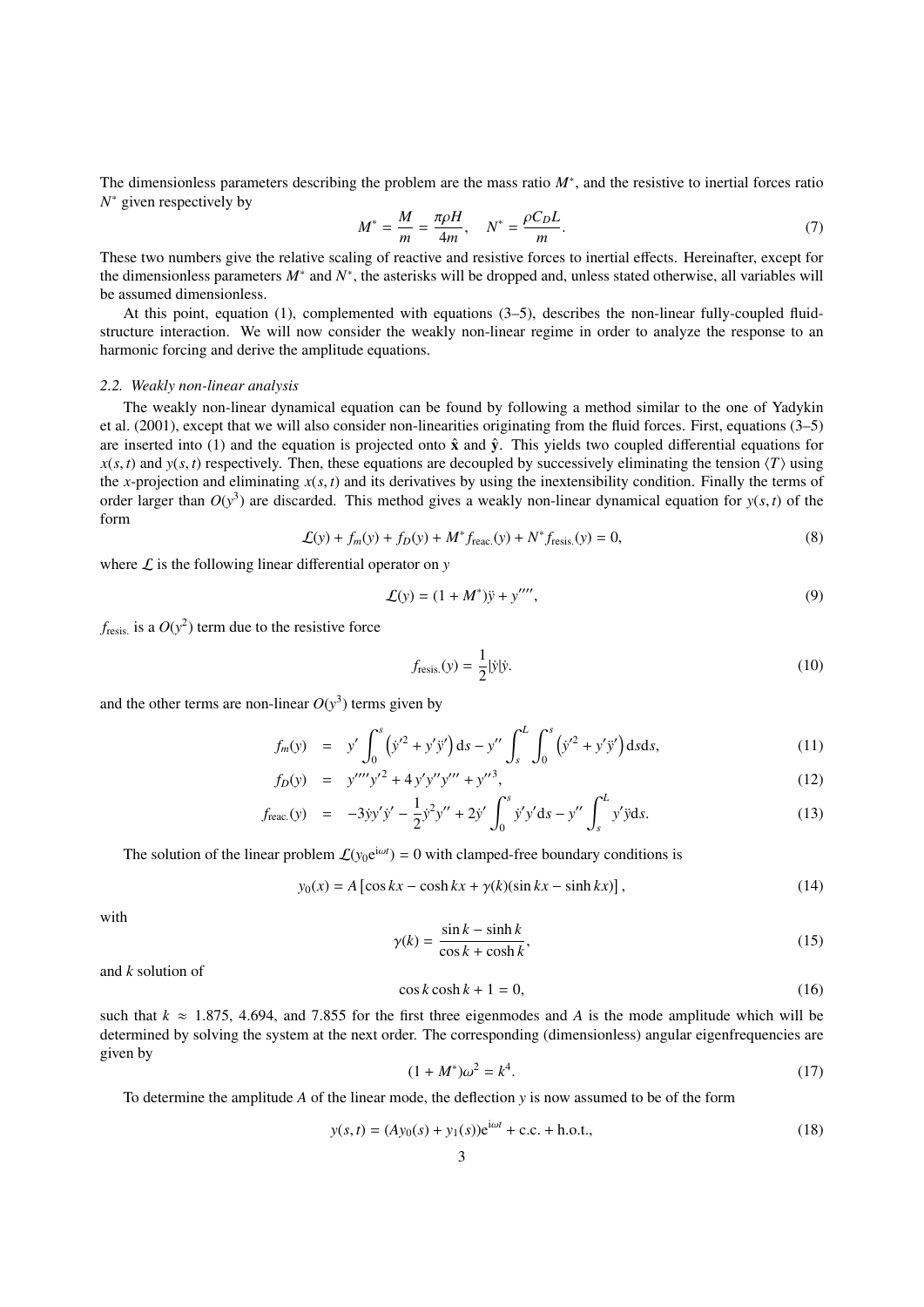where *y<sub>1</sub>* gathers all the terms of order greater than *A*, c.c. stands for "complex conjugate", and h.o.t. stands for "higher order terms" (which include here higher harmonics). The decomposition (18) is inserted into (8) and the whole equation is multiplied by  $y_0e^{-i\omega t}$ , which is the solution of the adjoint linear problem (the problem being selfadjoint). The result is then integrated between 0 and *L* in order to eliminate the term  $\mathcal{L}(y_1e^{i\omega t})$  and it yields an amplitude equation for *A*, assuming *A* is real and positive without loss of generality:

$$
-(1+M^*)\omega^2 + k^4 + i\,\omega^2 N^* dA + \left(l_1 + l_2\omega^2 + l_3M^*\omega^2\right)A^2 = 0,\tag{19}
$$

where the coefficients  $d$  and  $l_i$  are integrals implying the linear mode  $y_0$  and its derivatives and are given in Table 1 for the first three modes. In this amplitude equation, the first term corresponds to the linear inertial term (including added mass effects), the second term is linked to the linear elastic restoring force, the third term is the non-linear term arising from the resistive force and the last term gather all non-linear effects due to inertial, elastic, and reactive forces. Note that the third term is complex, indicating a damping effect of the resistive forces, as expected.

Table 1: Value of the coefficients appearing in the amplitude equation (19) for the first three modes

|             |  | mode $k^4$ d $l_1$ $l_2$ $l_3$                     |  |
|-------------|--|----------------------------------------------------|--|
|             |  | $1 \t 12.36 \t 2.956 \t 121.3 \t -9.194 \t -13.17$ |  |
| $2^{\circ}$ |  | $485.5$ $2.589$ $40254$ $-289.5$ $-70.14$          |  |
|             |  | 3 3807 2.528 793096 $-2000$ $-151.3$               |  |
|             |  |                                                    |  |

Once the coefficients appearing in  $(19)$  are calculated (see Table 1), the dependence of the eigenfrequencies on the amplitude can be found. For small amplitudes, we recover the linear solution:  $\omega = k^2/\sqrt{1 + M^*}$ . For larger<br>amplitudes 4, the resonant frequencies of the first 3 modes can be found by solving the second order equation amplitudes *A*, the resonant frequencies of the first 3 modes can be found by solving the second order equation (19) for  $\omega$  and extracting its real part. This calculation leads to frequencies that decrease as *A* increases (see Fig. 4 below). In this system, non-linearities thus tend to reduce the eigenfrequencies.

#### 3. Experiments

The principle of the experimental setup is illustrated in Fig. 1. The plate is clamped along its height to a rigid axis. This axis is set in vibration in the transversal (*y*-)direction with a frequency *f* and a controlled small amplitude. Typically, in the experiments described in this study, *f* is varied from 0 to 50 *Hz* and the oscillation amplitude from 0 to 6 *mm*. A motion sensor allows us to measure the time evolution of the transversal displacement  $y(x_0, t)$  at a certain longitudinal coordinate  $x_0$  of the plate. This motion sensor is a CCD laser displacement sensor made by Keyence. Its *<sup>y</sup>*-precision is better than 0.<sup>2</sup> *mm*, and time-precision is about 1 *ms*.

Figure 2 shows the different positions  $x_0$  of the motion sensor depending on the mode studied. The points  $x_0$  are chosen such that they correspond roughly to an anti-node of the eigenmode. The amplitudes  $A_0$  measured at these points can be related to the amplitudes *A* used in the previous section using equation (14). This correction factor has to be taken into account to compare the experimental measurements with the model.

|              | plastic plate         | aluminium plate       |
|--------------|-----------------------|-----------------------|
| $D(N.m^2)$   | $3.04 \times 10^{-4}$ | $1.13 \times 10^{-1}$ |
| $m (kg/m^2)$ | 0.242                 | 0.641                 |
| $L$ (cm)     | 13.4                  | 35.2                  |
| $H$ (cm)     | 5.0                   | 13.1                  |
| $M^*$        | 0.209                 | 0.209                 |
| $N^*$        | 1.28                  | 1.28                  |
|              |                       |                       |

Table 2: Elastic and geometric characteristics of the plates.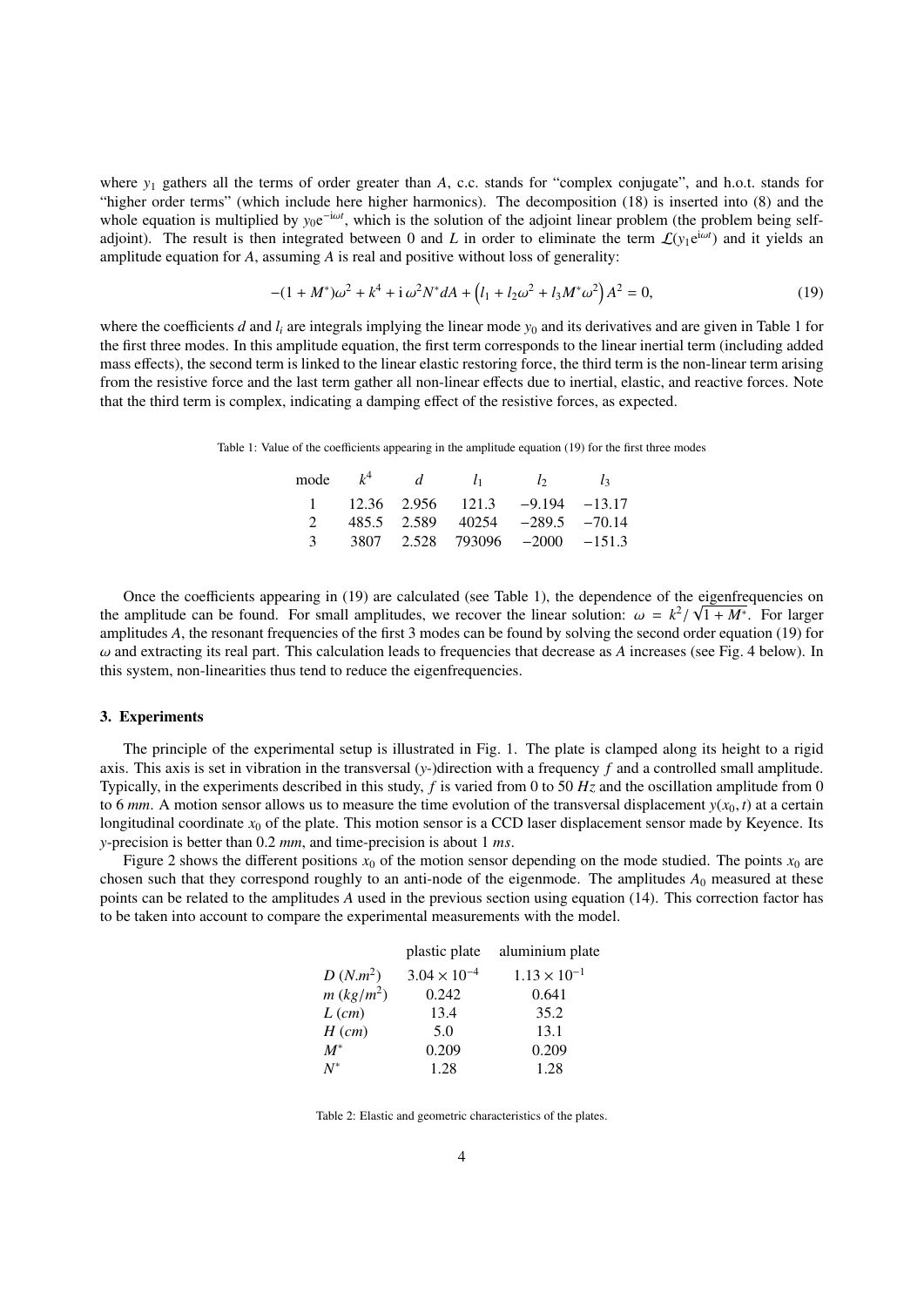In the present study, we used two different materials for the plate: an aluminum plate and a plastic polyester plate (in practice, we used a x-ray plate). Table 2 shows the elastic and the geometric characteristics of these plates. The dimensions *H* and *L* have been chosen so that the dimensionless numbers  $M^*$  and  $N^*$  are equal for both plates.

The protocol used in the present experiments is the following. The frequency and the amplitude of the harmonic forcing are set to their minimal values. With the motion sensor, the time evolution  $y(x_0, t)$  at the point  $x_0$  is measured and the oscillation amplitude  $A_0$  is extracted thus allowing us to determine  $A$ . The frequency is then increased by small increments on a large interval (Table 3) to obtain a response curve *A*(*f*) for a given forcing amplitude. This process is performed again for higher values of the forcing amplitude.

|       |                              | plastic plate                 | aluminium plate              |                                |  |
|-------|------------------------------|-------------------------------|------------------------------|--------------------------------|--|
| modes | frequency<br>interval $(Hz)$ | frequency<br>increment $(Hz)$ | frequency<br>interval $(Hz)$ | frequency<br>increment( $Hz$ ) |  |
|       | [2; 4]                       | 0.2                           | [1; 2]                       | 0.05                           |  |
| 2     | [14; 20]                     | 0.2                           | [7; 10]                      | 0.2                            |  |
| 3     | [41; 50.5]                   | 0.5                           | [20; 28]                     | 0.2                            |  |

Table 3: Frequencies intervals and frequency increments for the plastic plate and the aluminium plate.

An example of a series of resonant curves is shown in Fig. 3. Each of this curve correspond to a frequency response  $A(f)$  for a different forcing amplitude. It can be seen that, as the amplitudes of the forcing and of the response increase, the response changes both qualitatively and quantitatively: the peak frequency is shifted toward lower values and the shape of the peak becomes more asymmetric. These two phenomena indicate non-linear effects.

From each of these curves, the coordinates of the maximum have been extracted, and the same has been done for the first three resonances of the two plates. In Fig. 4, the locations of these maxima, made dimensionless using Eqs. (6), have been plotted and compared to the theoretical prediction of the model detailed in section 2. First, it should be noted that the dimensionless frequencies for the two different materials coincide, showing that the material does not play an important role, and thus likely remains in the linearly elastic regime of thin plates (which does not mean that non-linear geometric or fluid effects can be discarded, of course). Second, in both the model and the experiments, aside from minor experimental uncertainties, the resonant frequencies are monotonically decreasing functions of the amplitude. While, for the first mode, this effect is not pronounced as the frequency is roughly constant in the interval accessible  $(0 < A/L < 0.013)$ , for the second mode, the resonant frequencies exhibit a clearer decrease when the forcing amplitude is increased, both in experiments and in the model. The largest variations, however, are observed for the third mode: in this case, frequencies superimpose fairly well, showing that the weakly non-linear effects considered in the model give an accurate description of the frequency shift due to large amplitude deformations.

## 4. Discussion

In summary, we have addressed theoretically and experimentally how non-linear effects modify the resonant frequencies of a flexible plate forced into harmonic motion. The theoretical model developed here takes into account a resistive force due to the drag experienced by the plate when it oscillates, and it also takes into account a reactive force, which is due to the acceleration of an added-mass of fluid attached to the plate. In addition, a series of experiment has been performed with two different materials, aluminum and a plastic plates. It allowed us to determine the evolution of the resonant frequencies of the first 3 resonant modes as the the forcing amplitude was varied. The experimental data are in good agreement with the model, both showing that the resonant frequency decreases as the forcing amplitude incrases.

This result may have applications to biological and engineering problems. In the biological context, the aquatic propulsion of most animals is based on flexible fins whose amplitude is generally in the non-linear regime. In addition to the present idealized system however, a uniform flow due to the swimming speed has to be considered. This problem has been addressed numerically by Katz and Weihs (1978), Alben (2008), and Michelin and Llewellyn Smith (2009), and experimentally by Heathcote and Gursul (2007) and Marais et al. (2012), among others. Yet, non-linear effects are generally not considered in the analytical models and the approach proposed here could thus be used to gain a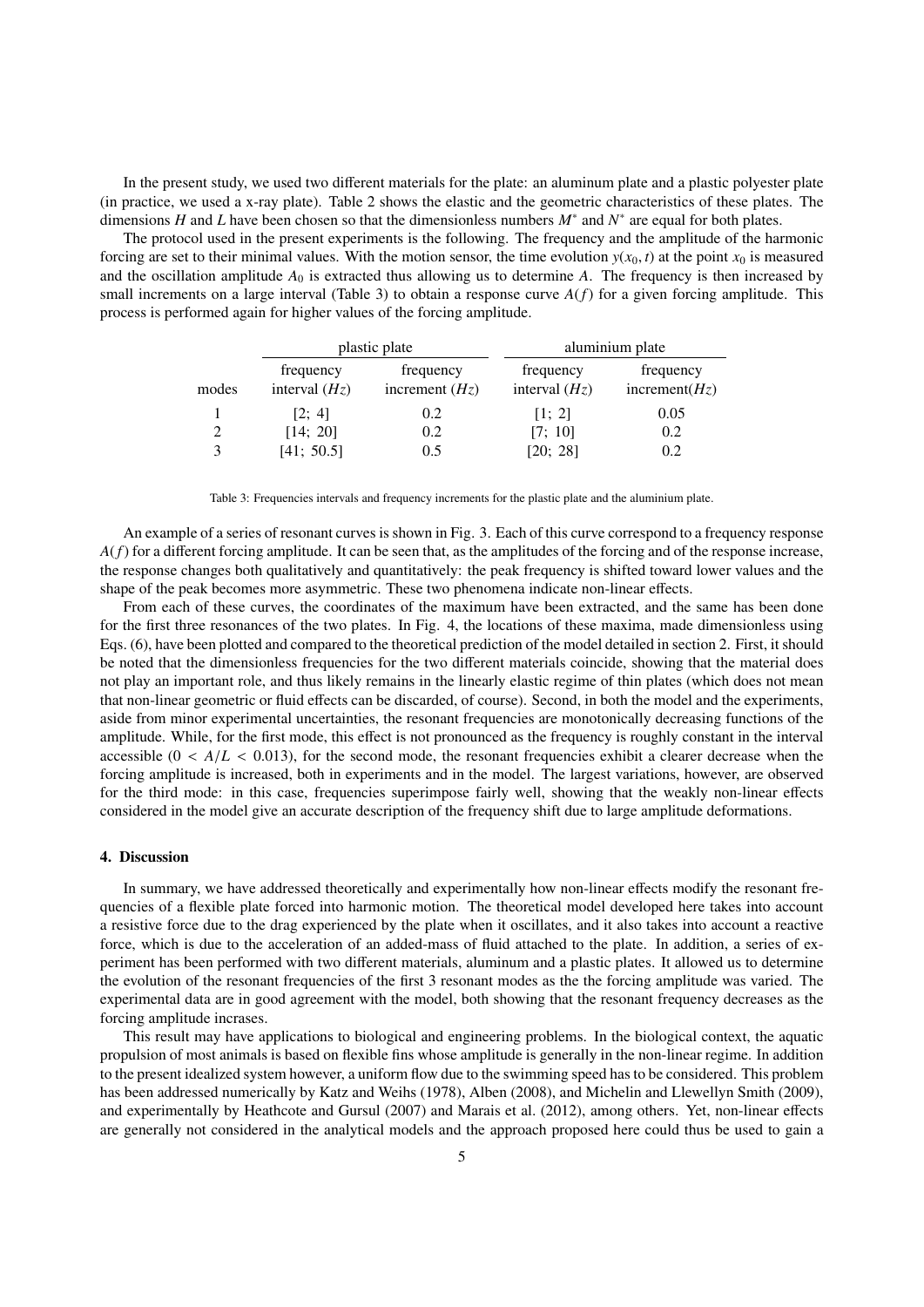better insight into the importance and implications of non-linear mechanisms in this problem. Another example of a possible application of the present model is to be found in the engineering context. Different methods have indeed been proposed to harvest energy from the flutter of a flexible plate or cylinder (e.g. Peng and Zhu, 2009; Singh et al., 2012; Michelin and Doare, 2013). Again, concrete applications will likely be for fairly large deformation amplitude ´ whereas most models used so far are linear. The method proposed here could therefore help to understand how nonlinearities may affect the performance of energy harvesting and if the devices should be tuned to an optimal flutter amplitude.

#### Acknowledgment

C.E. acknowledges support from the European Commission through a Marie Curie IOF fellowship (PIOF-GA-2009-252542).

Alben, S., 2008. Optimal flexibility of a flapping appendage in an inviscid fluid. J. Fluid Mech. 614, 355–380.

Blair, G. P., 1996. Design and simulation of two-stoke engines. Society of Automotive Engineers, Inc.

Blom, F. R., Bouwstra, S., Elwenspoek, M., Fluitman, J. H. J., 1992. Dependence of the quality factor of micromachined silicon beam resonators on pressure and geometry. J. Vac. Sci. Techno. B 10 (1), 19–26.

Buchak, P., Eloy, C., Reis, P. M., 2010. The clapping book: Wind-driven oscillations in a stack of elastic sheets. Phys. Rev. Lett. 105 (1), 194301.

Candelier, F., Boyer, F., Leroyer, A., 2011. Three-dimensional extension of Lighthill's large-amplitude elongated-body theory of fish locomotion. J. Fluid Mech. 674, 196–226.

Candelier, F., Porez, M., Boyer, F., 2013. Note on the swimming of an elongated-body in a non-uniform flow. J. Fluid Mech. 716, 616–637.

Dowell, E. H., Hall, K. C., 2001. Modeling of fluid-structure interaction. Annual Review of Fluid Mechanics 33, 445–490.

Eloy, C., Kofman, N., Schouveiler, L., 2012. The origin of hysteresis in the flag instability. J. Fluid Mech. 691, 583–593.

Fletcher, N. N. H., Rossing, T. D., 1998. The physics of musical instruments. Springer.

Ghatkesar, M. K., Braun, T., Barwich, V., Ramseyer, J.-P., Gerber, C., Hegner, M., Lang, H. P., 2008. Resonating modes of vibrating microcantilevers in liquid. Applied Physics Letters 92, 043106.

Heathcote, S., Gursul, I., 2007. Flexible flapping airfoil propulsion at low Reynolds numbers. AIAA J. 45, 1066–1079.

Huang, D. Y., Boyle, K., 2008. Antennas: From Theory to Practice. John Wiley & Sons.

Katz, J., Weihs, D., 1978. Hydrodynamic propulsion by large amplitude oscillation of an airfoil with chordwise flexibility. J. Fluid Mech. 88, 485–497.

Kuperman, V., 2000. Magnetic Resonance Imaging: Physical Principles and Applications. Academic Press.

Lighthill, M. J., 1960. Note on the swimming of slender fish. J. Fluid Mech. 9, 305–317.

Lighthill, M. J., 1971. Large-amplitude elongeted-body theory of fish locomotion. Proc. R. Soc. Lond. B 179, 125–138.

Lopes, J.-L., Païdoussis, M. P., Semler, C., 2002. Linear and nonlinear dynamics of cantilevered cylinders in axial flow. Part 2: the equations of motion. J. Fluids Struct. 16, 715–737.

Marais, C., Thiria, B., Wesfreid, J. E., Godoy-Diana, R., 2012. Stabilizing effect of flexibility in the wake of a flapping foil. Journal of Fluid Mechanics 710, 659.

Michelin, S., Doaré, O., 2013. Energy harvesting efficiency of piezoelectric flags in axial flows. Journal of Fluid Mechanics 714, 489-504.

Michelin, S., Llewellyn Smith, S. G., 2009. Resonance and propulsion performance of a heaving flexible wing. Phys. Fluids 21, 071902.

Païdoussis, M. P., 1998. Fluid-Structure Interactions: Slender Structures And Axial Flow, Volume 1. Academic Press.

Païdoussis, M. P., 2004. Fluid-Structure Interactions: Slender Structures And Axial Flow, Volume 2. Elsevier Academic Press.

Peng, Z., Zhu, Q., 2009. Energy harvesting through flow-induced oscillations of a foil. Physics of Fluids 21, 123602.

Sader, J. E., 1998. Frequency response of cantilever beams immersed in viscous fluids with applications to atomic force microscope. J. Appl. Phys. 84 (1), 64–76.

Singh, K., Michelin, S., de Langre, E., 2012. Energy harvesting from axial fluid-elastic instabilities of a cylinder. Journal of Fluids and Structures 30, 159–172.

Taylor, G. I., 1952. Analysis of the swimming of long and narrow animals. Proceedings of the Royal Society of London. Series A, Mathematical and Physical Sciences 214, 158–183.

Tenney, W. L., 1972. Two-cycle engine resonance exhaust system. U. S. Patent No. 3,665,712.

Turvey, K., 1990. An undergraduate experiment on the vibration of a cantilever and its application to the determination of young's modulus. Am. J. Phys. 58 (5), 483–487.

Wilson, F., Lord Jr., A. E., 1973. Young's modulus determination via simple, inexpensive static and dynamic measurements. Am. J. Phys. 41, 653–656.

Yadykin, Y., Tenetov, V., Levin, D., 2001. The flow-induced vibration of a flexible strip hanging vertically in a parallel flow, part 1: temporal aeroelastic instability. J. Fluids Struct. 15, 1167–1185.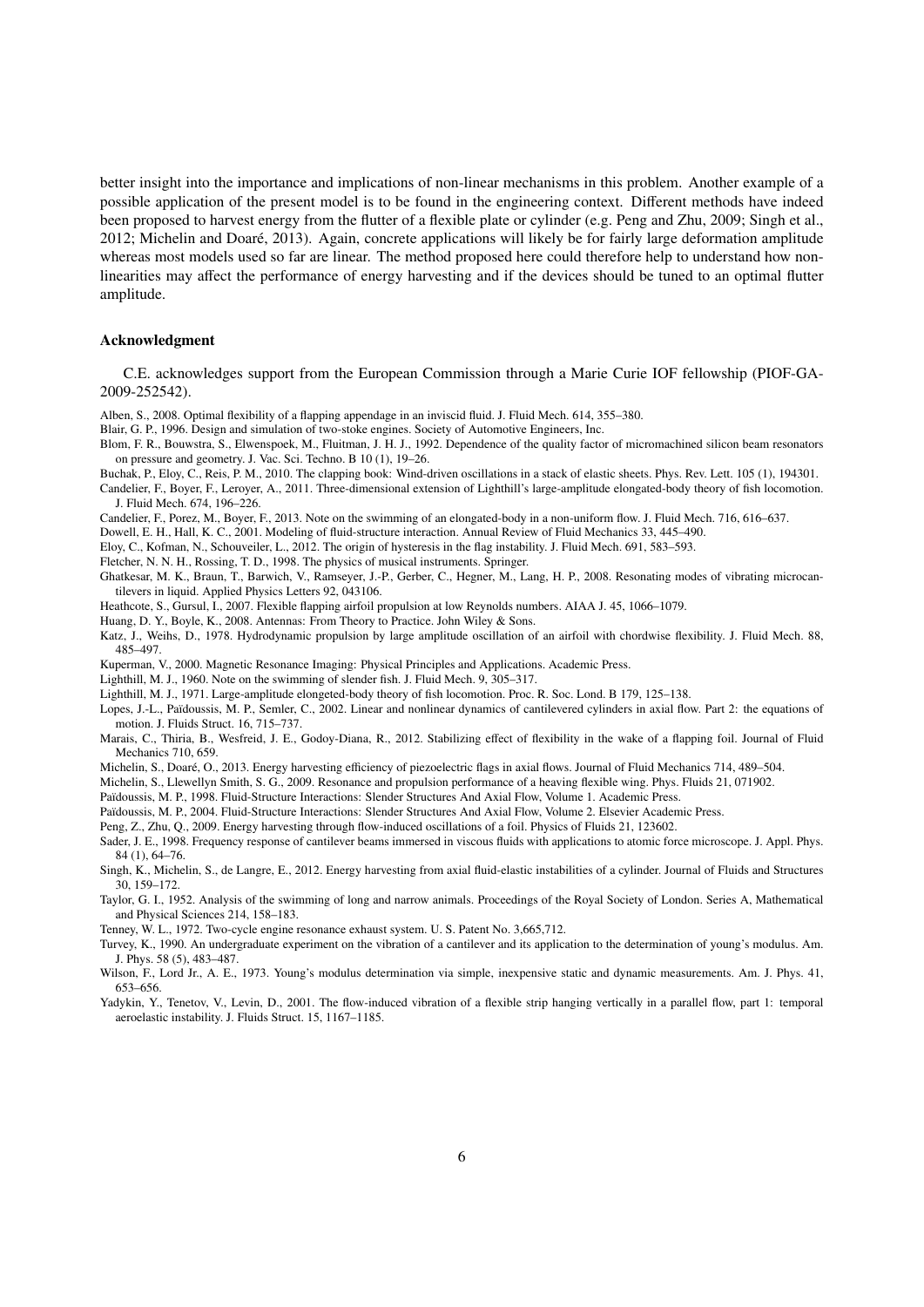

Figure 1: Configuration studied. A flexible plate of length *L* and width *H* is clamped in *x* = 0 into a rigid axis that oscillates harmonically in the *y*-direction with frequency  $f = \omega/2\pi$ . The trailing edge is free.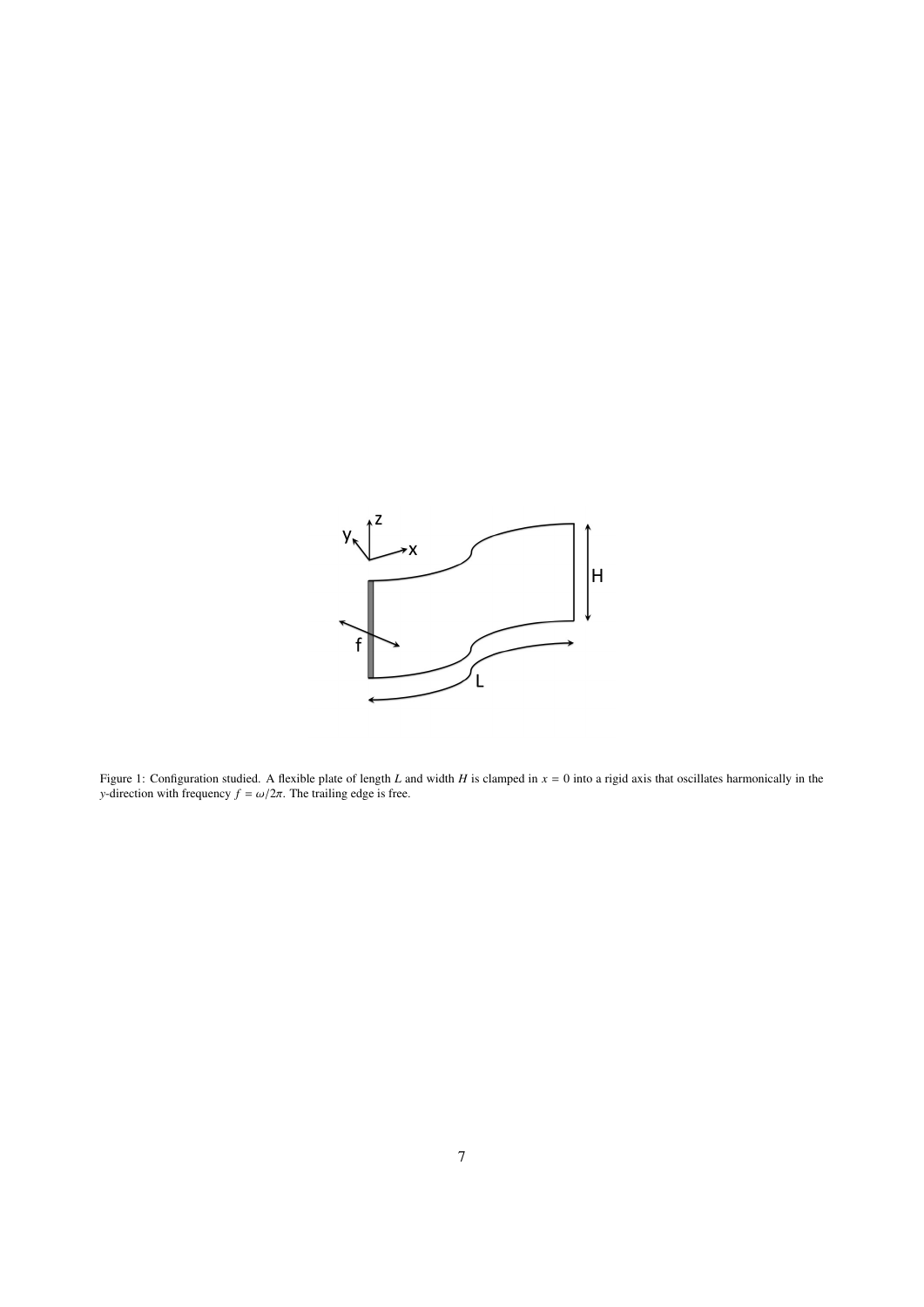

Figure 2: The three first linear eigenmodes with the motion sensor position *x*<sup>0</sup> marked with an arrow. The amplitude at the sensor position is *A*0.